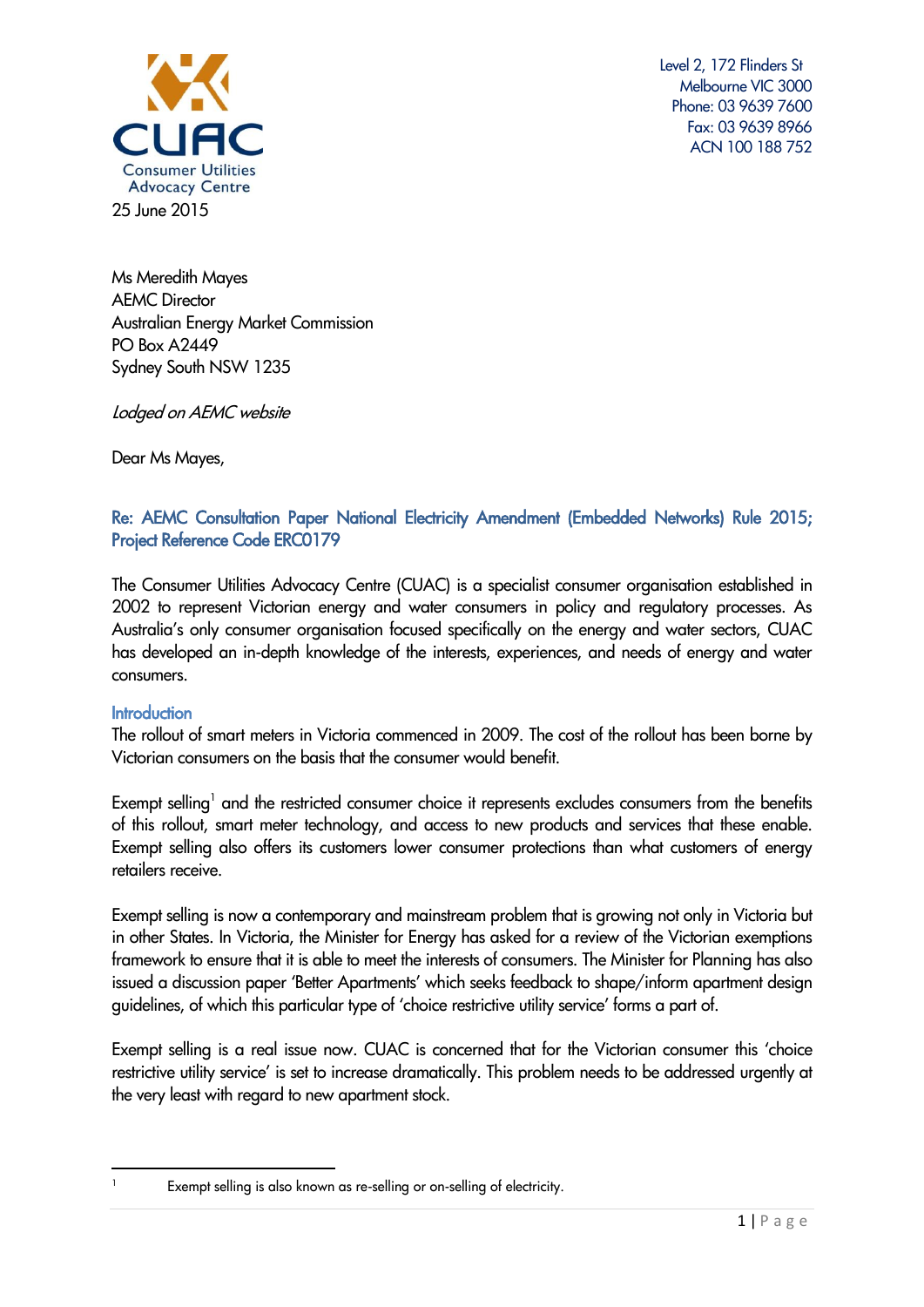A report released in February 2015 found that high-rise apartments are being built in Melbourne at four times the maximum densities allowed in places like Hong Kong, New York and Tokyo.<sup>2</sup> According to the Minister for Planning, 'medium and higher density residential development will be a key component of this as our city changes shape. In Melbourne alone it is estimated that an additional 480,000 apartments will be required to accommodate a projected population of 7.7 million by 2051.' 3

In June 2013, Melbourne City Council reported that the municipality was the fastest growing local government area in Australia. The Council reported there were more than 3,000 dwellings completed in 2013 with the number expected to increase to 8,000 in 2015. By 2021, the Council expected the residential population to be over 150,000 residents living in 92,000 homes, increasing to over 190,000 residents living in over 115,000 homes by 2031. 4

The 'equity gap' and 'choice restrictive service' are likely to impact more consumers as more apartments are built to address the housing needs of a growing population and apartment living becomes more common. An increasing number of residents will find themselves in exempt selling situations and potentially be exposed to consumer detriment unless the problems around exempt selling are addressed.

Following CUAC's 2012 report, *[Growing Gaps: Consumer Protections and Energy Re-sellers](http://www.cuac.org.au/research/cuac-research/275-growing-gaps-consumer-protections-and-energy-re-sellers/file)*,<sup>5</sup> CUAC has been advocating for stronger consumer protections for customers of exempt sellers. The most significant issues for consumers subject to exempt selling arrangements are:

- Practical barriers to exercising choice;
- No access to the non-price benefits of compliant smart meters, smart meter technology and consumer choice – Victoria has had a mandatory rollout of smart meters which has been and is still being funded by consumers on the basis of receiving consumer benefits;
- No access to the Energy and Water Ombudsman (Victoria) (EWOV) for complaint resolution;
- No requirement for hardship programs;
- Anecdotal evidence of high fees/charges; and
- The standing offer as the benchmark for the maximum price a re-seller can charge is an artificial pricing safeguard as prices are de-regulated in Victoria.

CUAC's 2015 report, [CUAC Regulatory Review: A Critical Review of Key Consumer Protections in](http://www.cuac.org.au/research/cuac-research/398-cuac-regulatory-review-a-critical-review-of-key-consumer-protections-volume-1-final/file)  [Victoria](http://www.cuac.org.au/research/cuac-research/398-cuac-regulatory-review-a-critical-review-of-key-consumer-protections-volume-1-final/file) recommended that the COAG Energy Council undertake a review of the exempt selling framework to ascertain whether it is appropriate to current market conditions, with a view to strengthening the provisions.

 $\frac{1}{2}$ Leanne Hodyl (February 2015), [To Investigate Planning Policies that Deliver Positive Outcomes in Hyper-](https://www.churchilltrust.com.au/media/fellows/Hodyl_L_2014_Social_outcomes_in_hyper-dense_high-rise_residential_environments_1.pdf)[Dense, High-Rise Residential Environments \(The Winston Churchill Memorial Trust of Australia\)](https://www.churchilltrust.com.au/media/fellows/Hodyl_L_2014_Social_outcomes_in_hyper-dense_high-rise_residential_environments_1.pdf), p.7 <accessed on 25 June 2015>; ABC News (9 February 2015), Melbourne allowing high-rise development at [rate that would never be allowed overseas, report finds](http://www.abc.net.au/news/2015-02-09/melbourne-develops-the-city-centre-with-dire-consequences/6080146) <accessed on 25 June 2015>.

<sup>&</sup>lt;sup>3</sup> Department of Environment, Land, Water and Planning (May 2015), Better Apartments: A Discussion Paper, p.3.

<sup>&</sup>lt;sup>4</sup> Report to the Future Melbourne Planning Committee (June 2014), Draft Housing Strategy, available at [http://www.melbourne.vic.gov.au/AboutCouncil/Meetings/Lists/CouncilMeetingAgendaItems/Attachments/](http://www.melbourne.vic.gov.au/AboutCouncil/Meetings/Lists/CouncilMeetingAgendaItems/Attachments/11564/JUN14%20FMC2%20AGENDA%20ITEM%206.3%20Draft%20Housing%20Strategy.pdf) [11564/JUN14%20FMC2%20AGENDA%20ITEM%206.3%20Draft%20Housing%20Strategy.pdf](http://www.melbourne.vic.gov.au/AboutCouncil/Meetings/Lists/CouncilMeetingAgendaItems/Attachments/11564/JUN14%20FMC2%20AGENDA%20ITEM%206.3%20Draft%20Housing%20Strategy.pdf) <accessed on 25 June 2015>.

<sup>5</sup> Consumer Utilities Advocacy Centre (December 2012), Growing Gaps: Consumer Protections and Energy Resellers.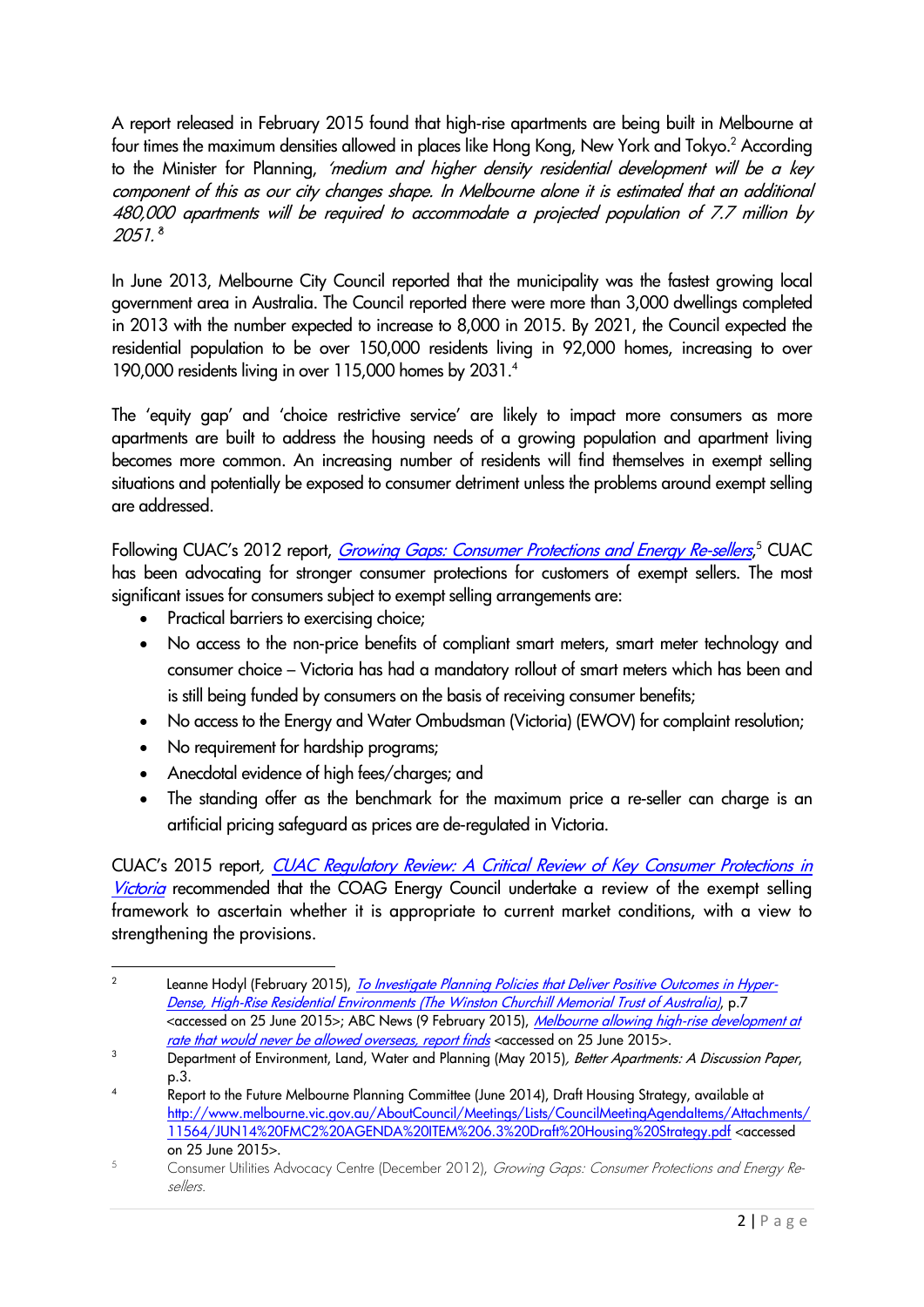CUAC welcomes the AEMC's consultation paper National Electricity Amendment (Embedded Networks) Rule 2015 (consultation paper). CUAC is generally supportive of the recommendations which the AEMC has put forward in their consultation paper. The recommendations make some progress towards providing regulatory certainty, helping to facilitate retailer choice in embedded networks, and meeting the long term interests of consumers.

CUAC recommends that the AEMC collect data and monitor the customer experience to determine if existing customers in embedded networks, following the rule change, are better informed (more aware) and able to exercise choice and move to a better energy offer. The extent to which there is competition in embedded network arrangements should also be included in the AEMC's competition reviews.

## Other issues

CUAC notes that the rule change request is limited in scope. Key issues for the consumer that remain unaddressed are:

- 1. Consumers in existing embedded network arrangements are likely to incur direct cost and infrastructure barriers if they choose to have control and choice of their energy provider. For consumers in rental property, landlord investment in a new meter is unlikely. CUAC would like to reinforce that Victorian consumers have already paid for the cost of the smart meter rollout. This direct cost represents an additional impost on some consumers.
- 2. There is still an equity gap with regards to consumer protections between consumers in embedded network arrangements and consumers of energy retailers. These need to be addressed by the AER's exempt selling guideline. This would not assist Victorian consumers as Victoria is not a signatory to the National Energy Retail Law.
- 3. The current exemptions framework appears to have been narrowly developed to respond to particular situations including caravan parks, rooming houses, aged care facilities, and shopping centres. Its application to high-rise residential developments that are prevalent today was not envisaged. Their prevalence is evidenced by the large number of registered and individual exemptions with the AER.
- 4. The non-alignment of the AER's enforcement powers under the National Electricity Law (NEL) and Rules, and the National Energy Retail Law (NERL) and Rules. It is unclear whether the AER will be able to effectively monitor and enforce the requirements proposed by the rule change as their powers under the NEL is more limited than the **NERL.**
- 5. It is likely that the cost of the embedded network manager (ENM) will be passed on to consumers in embedded network arrangements and thus be an additional cost impost to their bill. While the 'Pricing Rule' might limit an embedded network operator (ENO) or reseller from charging customers the cost of the ENM (if that customer is already paying the standing offer rate), it is not a meaningful benchmark for the Victorian consumer. Prices are deregulated in Victoria.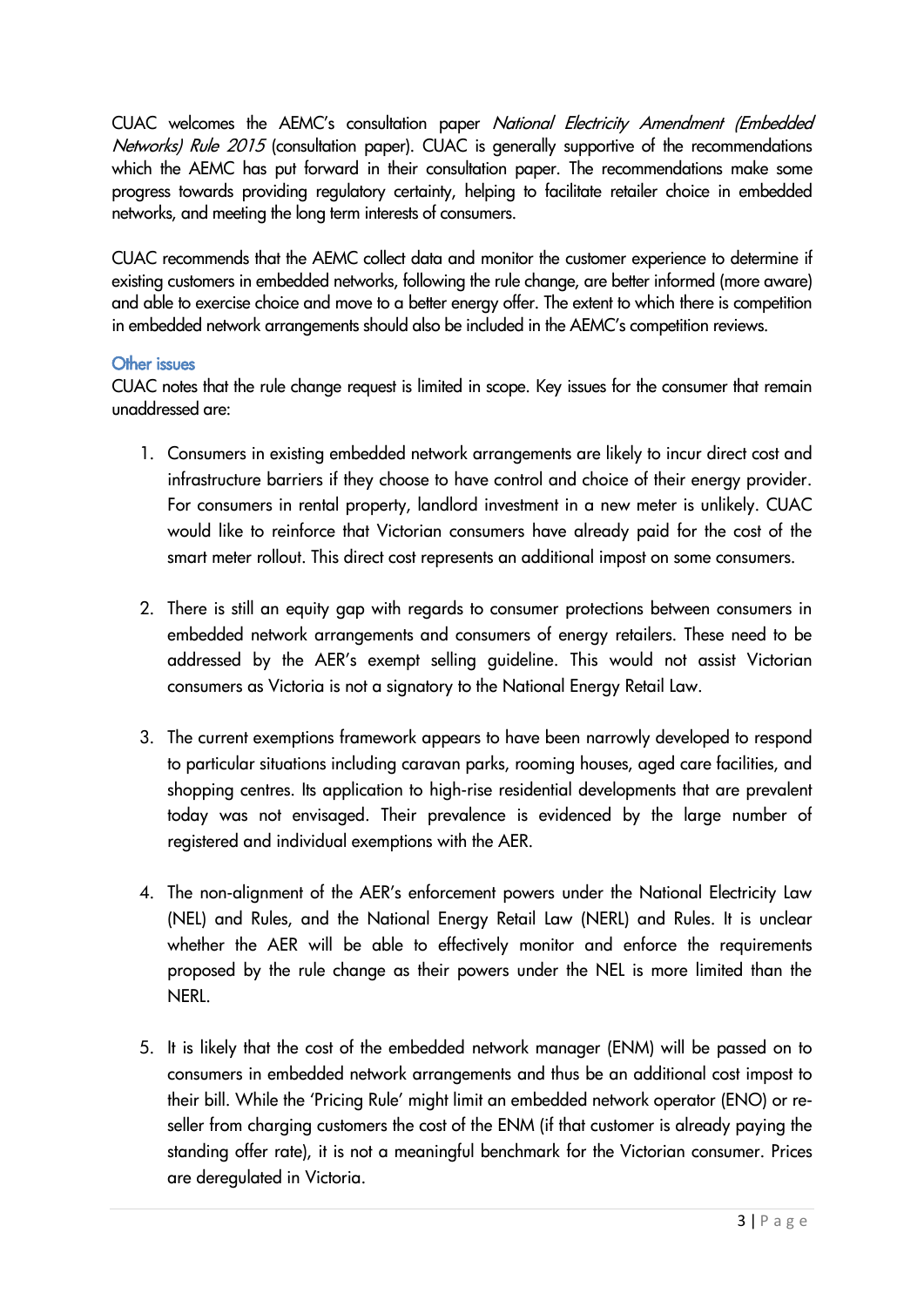- 6. While CUAC is supportive of choice, there may be some exempt selling arrangements where due to the particular nature of the multi-unit development, consumers may not wish to exercise choice. The rule change requires an ENM to be appointed even in such cases, which means that the cost would still be passed on to consumers even though they do not actually need the services of an ENM.
- 7. There is a need for a free, independent and impartial external dispute resolution scheme to address complaints an embedded network customer may have with their ENO and/or ENM. CUAC believes that the jurisdictional energy ombudsman would be the appropriate body.
- 8. It is unclear from the rule change request whether the ENM is more of a 'back-room' presence or whether their presence will be obvious to the customer in an embedded network arrangement. Transparency will enable customers to be informed about the ENM's role in facilitating the switching process. However, it may also add an additional layer of complexity as there is one more party a customer has to liaise with to switch energy providers.

# **Response to the AEMC's questions**

# **Q1. Requirements to facilitate competition**

CUAC is supportive of the functions required to facilitate access to competition identified in the consultation paper and the two changes to the conditions of exemptions in the AER's network guideline. In particular, the inclusion of the life support requirements, notifying the FRMP of the parent connection point, is critical.

Page 15 or the AEMC's consultation paper mentions that one of the functions required to facilitate access to competition is, 'requesting AEMO to provide NMIs and allocating these NMIs to child metering installations in MSATS when an-off-market embedded network customer wishes to become on-market.' As mentioned earlier, there are infrastructure barriers that prevent/deter a consumer in an embedded network arrangement from switching energy providers. The cost of a new meter or other technology is likely prohibitive and in the case of a tenant, not an option. Thus, merely providing an NMI t child metering installations would not solve the problem in all embedded network arrangements.

We support the requirement for ENOs to unbundle bills of embedded network customers into network and energy charges. This will help customers compare offers from energy retailers and the ENO, and provide greater transparency of network charges from energy charges.

# **Q2. Who should perform these functions?**

CUAC supports, in principle, the designation of a new accredited service provider (a role which may be met by a range of parties including ENOs, energy retailers, or distribution service network providers (DNSPs) – the ENM – to manage embedded network customers in the NEM and to facilitate the transfer of customers between the ENO and energy retailers (including the functions within MSATs and the B2B procedures).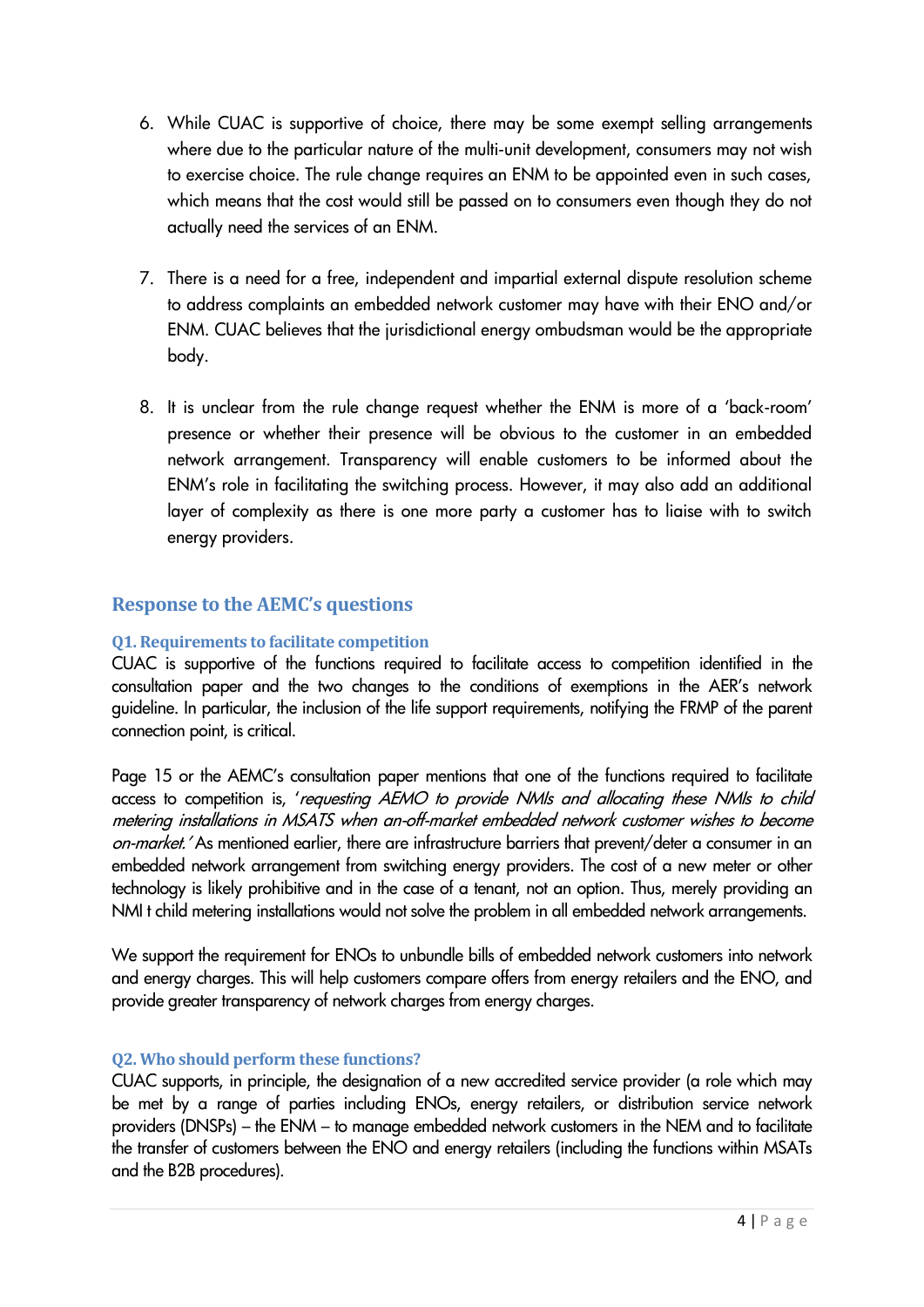CUAC is of the view that this recommendation would help to clarify the roles and responsibilities of managing embedded networks and provide a framework for embedded network customers to exercise choice. The roles and functions need to be defined to ensure impartiality in representing consumer interests.

We support, in principle, the position that an ENO should only be granted an exemption from the requirement to be registered as a network service provider (NSP) if an ENM has been appointed for the network.

## **Q3. When is an ENM required?**

We agree with the recommendation that all ENOs that require a registrable or individual exemption under the AER's network guideline be required to appoint an ENM. However, we ask the AEMC to consider what we have raised in point 6 above.

The consultation paper states that for deemed exemptions, if an embedded network customer seeks access to a retail market offer, the existing deemed exemption becomes registrable and triggers the need to appoint an ENM. While this sounds fine on paper, we do not understand how it will work in practice. Given that deemed exemptions are automatic (no requirement to register/apply) how would:

- This requirement be communicated to ENOs so that they are aware of this obligation;
- The AER ensure compliance with this obligation; and
- Customers be aware that they may be able to exercise choice?

## **Q4. Accreditation and governance of an ENM**

CUAC supports the requirements for accreditation and governance of ENMs. CUAC agrees that the requirement to have ENM services provided by an accredited ENM should be classified as a civil penalty provision.

#### **Q5. Who can be an ENM?**

Subject to appropriate ring-fencing provisions, the ENM role should be open to any party able to meet the accreditation requirements. We support recommendation to have the AER determine the ringfencing arrangements for ENM services.

#### **Q6 Grandfathering**

CUAC would like to see a shorter timeframe than two years from the commencement of the rule to appoint an ENM for existing embedded networks with registrable or individual exemptions.

#### **Q7. Transitional issues**

CUAC agrees that there would be a need for AEMO to amend the MSATs, metrology and B2B procedures, and for AEMO to develop the ENM service level procedures.

#### **Q8. Implementation timing**

There is merit exploring whether there are potential synergies in the timing of the proposed changes outlined in the consultation paper with other recommendations arising out of the Power of Choice review.